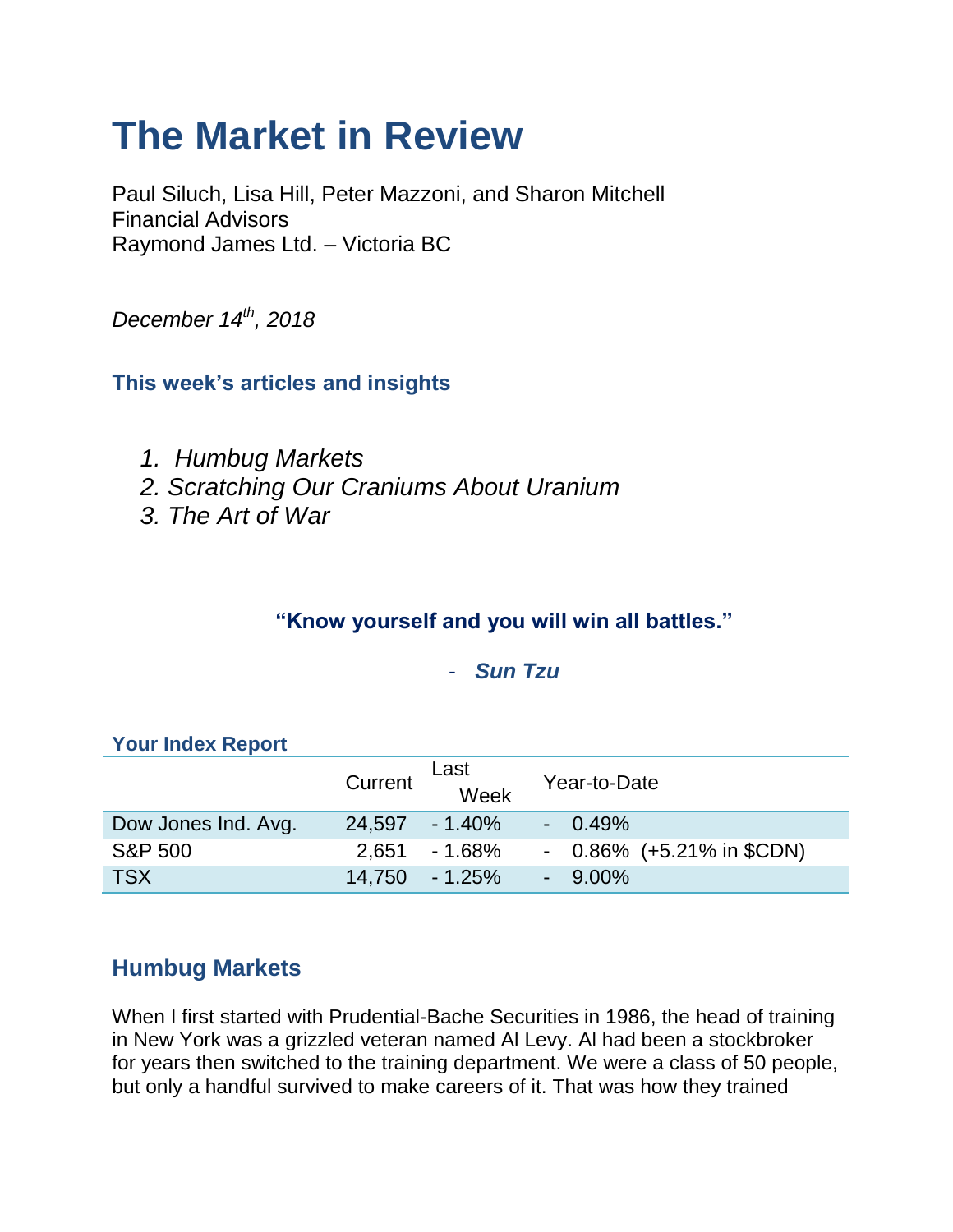brokers and insurance agents in those days: throw a lot of minnows into the ocean. Not a lot of us made it back as grown fish.

I remember one story Al told us about 1973. This was a very tough bear market when the Dow Jones Industrial Average fell 45%. You develop strange superstitions in this business to avoid bad luck, so he and his fellow brokers made a vow to have a drink every day the market went down. They figured that would stop the plunge.

They ended up drinking for 30 straight days before stocks finally turned.

While we have not fallen anywhere near that amount - Canada's S&P/TSX index is down 11% since its peak in July – but it has felt like a non-stop descent. Alcohol has been considered, and more than once.

This severe a correction, and one in such a short space of time, forces you to reconsider your stance. Are we headed towards a bear market? And if so, will it be a 'baby bear' or something as bad as 2008-2009?

Let's start with the bad news. There's plenty of it:

- Brexit. We have assumed that an orderly deal will get done. These are the British, after all - tea, milk, and straight corners. Teresa May survived a non-confidence vote this week, but any deal will be tough to pass.
- Manufacturing is weakening in almost every country. Call it a pause, but things are definitely slowing down.
- Oil prices have tanked. Blame it on surging US production, but there is also the problem of slowing consumption. We really need to see some stability in the oil price.
- Interest rates have been rising relentlessly, squeezing borrowers.
- And of course, the escalation in the US-China trade wars. Last week's shocking arrest of a Chinese executive in Vancouver has set American-Sino relations back years.

The internet makes sure we hear every bit of bad news, all of the time. The human brain is hardwired to focus on the shocking and horrific, and our 24/7 media delivers it to us on multiple screens.

Even if things are slowing down, it is not clear by how much, or if it is merely a pause or the beginning of a recession. It has led, however, to a surge in predictions of doom, even though predictions aren't worth the digital ink they are printed on. We know of two high profile "analysts" who have predicted worldwide collapse every single year since 2012.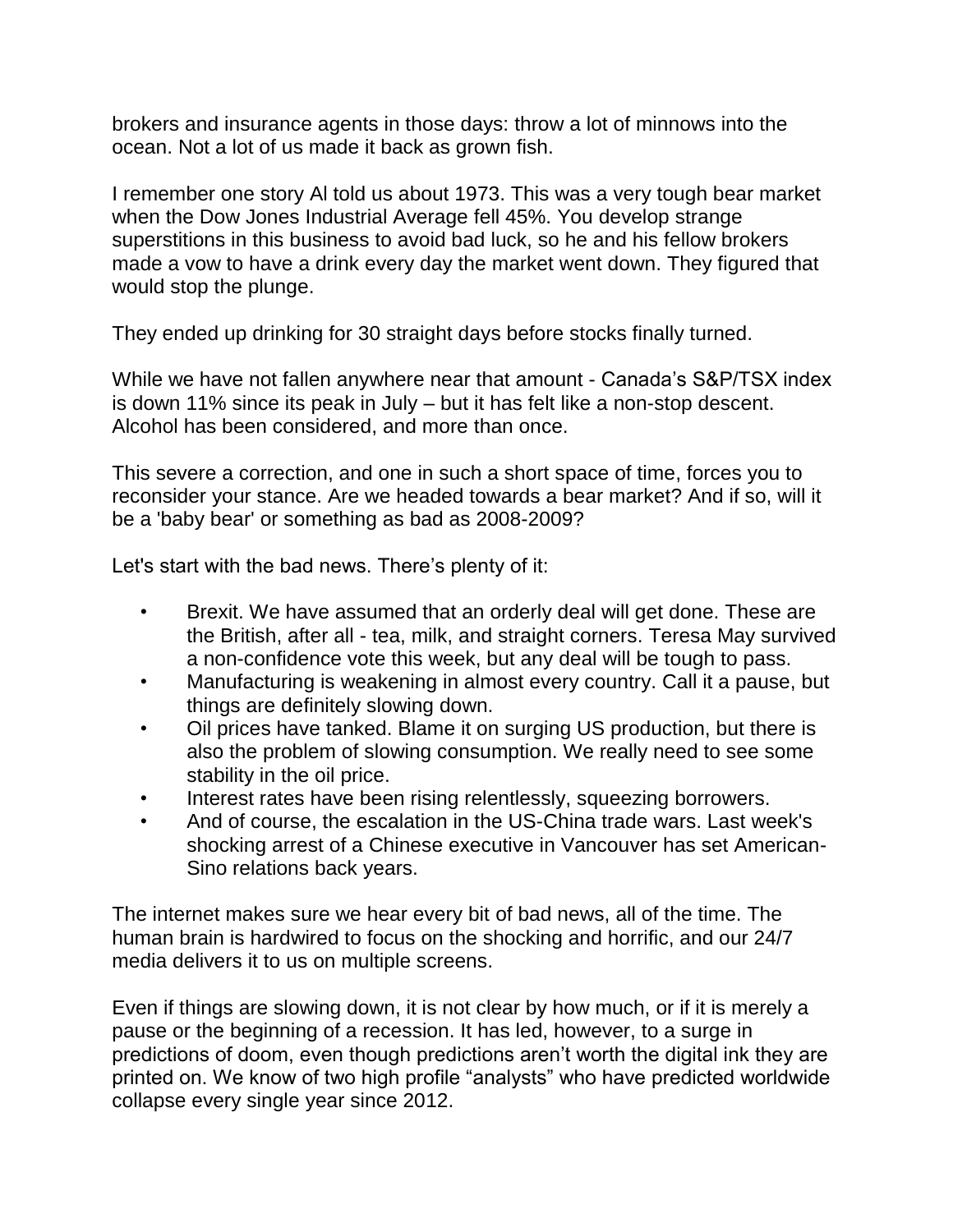Just how good are economic predictions, anyway?

What about the rest of them?

At the end of 2007, almost no economists predicted the global crash just a year away. In fact, a UK economist named Loungani claimed that "over three decades, of the 150 recessions recorded **only two** had been forecast," which implied a success rate of close to 0% for the calling of a recession. Our chief strategist Jeff Saut points out that searches for "recessions" on Google have spiked to their highest level since 2011, even surpassing the searches in 2016. That year was when China and oil nearly caused one. It is also near the panic levels of the European debt crisis in 2011.

More and more economists are calling for a recession to start in 2019. Perhaps their perfectly terrible record should give us comfort.

However, we have been around long enough to know when it is time to play a little defense. This is seasonally one of the best times of the year for stocks, and yet they are having a *very hard time* rallying. The old saying goes "If Santa fails to call, the bears will roam on Broad and Wall," referring to the very predictable Santa Claus rally that occurs right after Christmas.

There have been very few places to hide this year, other than cash, so that also gives us pause.

We do invest more defensively in times like this.

- We buy more GICs and bonds, especially with rates improving.
- We raise a little more cash.
- We stagger our purchases and time them for "down" days.
- We never let up in our focus on dividends.

We also have to remember that annual declines are a regular occurrence – and they all feel terrible.

Also, more than 50% of stocks in the S&P 500 are already down 20%, but this has *already happened*. Only 18% of investors today are bullish, while 49% are bearish (source: American Association of Individual Investors).

*"Folks, bear markets do not begin without a euphoric conclusion to the bull market. The individual investor is not just cautious, but scared to death."*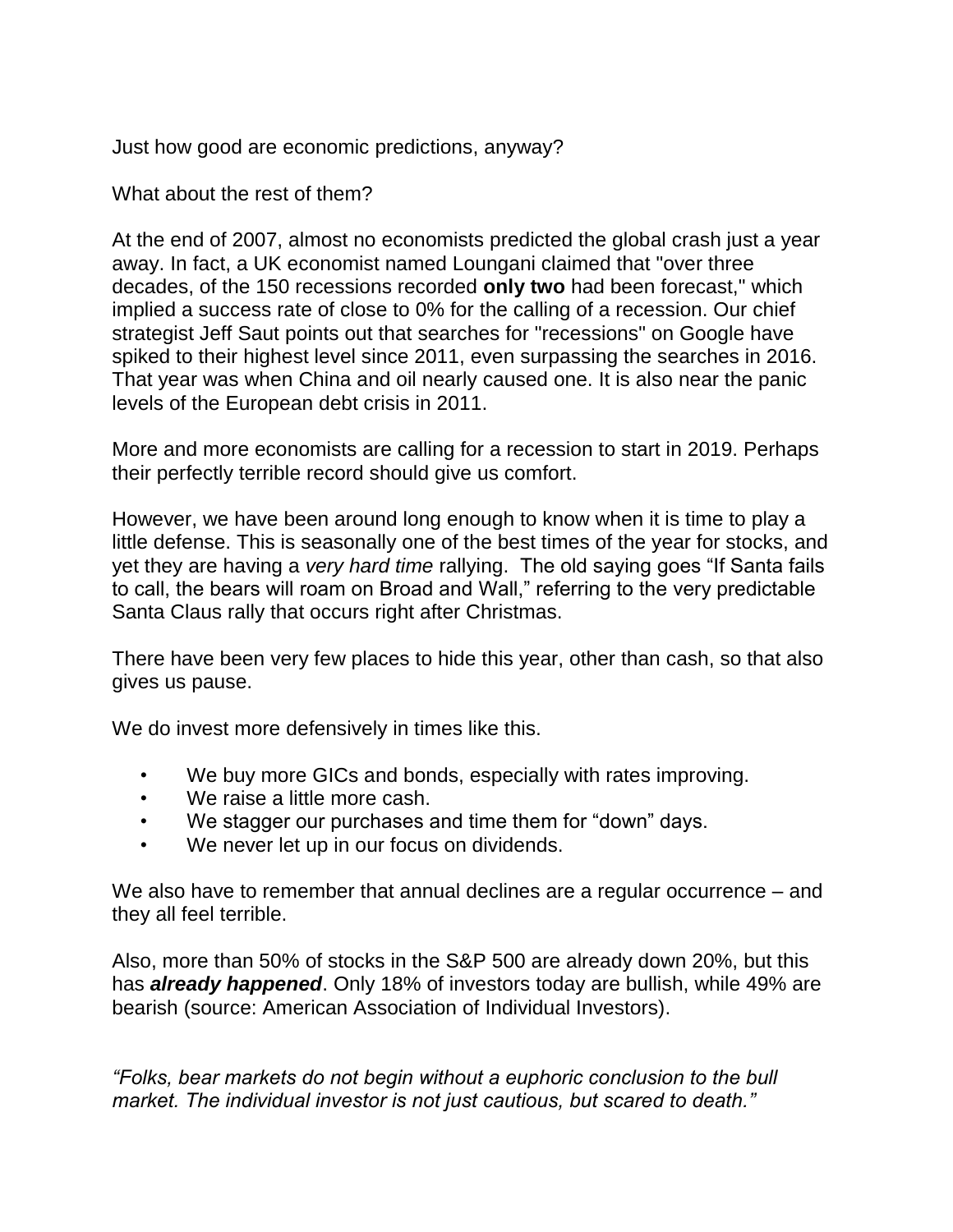- Jeff Saut

Are we likely to see further declines? It is entirely possible. A 2008-2009 decline is highly unlikely, however. Banks are so much better capitalized now, and mortgage loans are much stronger than they were then.

And central banks are beginning to pause their hikes. Canada, Switzerland, and the EU have all stopped raising rates because of the economic weakness.

Stocks fall 5-10% during the year almost 40% of the time. In other words, in 20 of all the years since 1967 (50 years), we have seen declines just like this one.

In fact, if your timeframe is more than 1-2 years, you should probably be a buyer here and not a seller.

Even with corrections and recessions, stock returns have been as follows (source: TaxTips.ca):

 **9.0%** Average Canadian annual return since 1979 of Canada's S&P/TSX index (38 years)

**10.5%** Average U.S. annual return since 1967 of the US S&P 500 index (50 years)

## **Scratching Our Craniums About Uranium**

It has been 13 years since we last used that headline. In 2005, one of the greatest uranium booms was just beginning. The price of spot "yellowcake" rose from US \$21 to \$136 in just 2 ½ years. A second jump in 2011 proved to be the end of the party, for just after that was the Fukushima earthquake that led to the shutdown of 54 Japanese reactors. Uranium prices plummeted.

Countries from Germany to the US began mothballing older reactors. Cameco (**TSX CCO**) was probed for tax evasion by the Canada Revenue Agency. By 2017, Kazakhstan and Cameco had both closed mines and lowered production.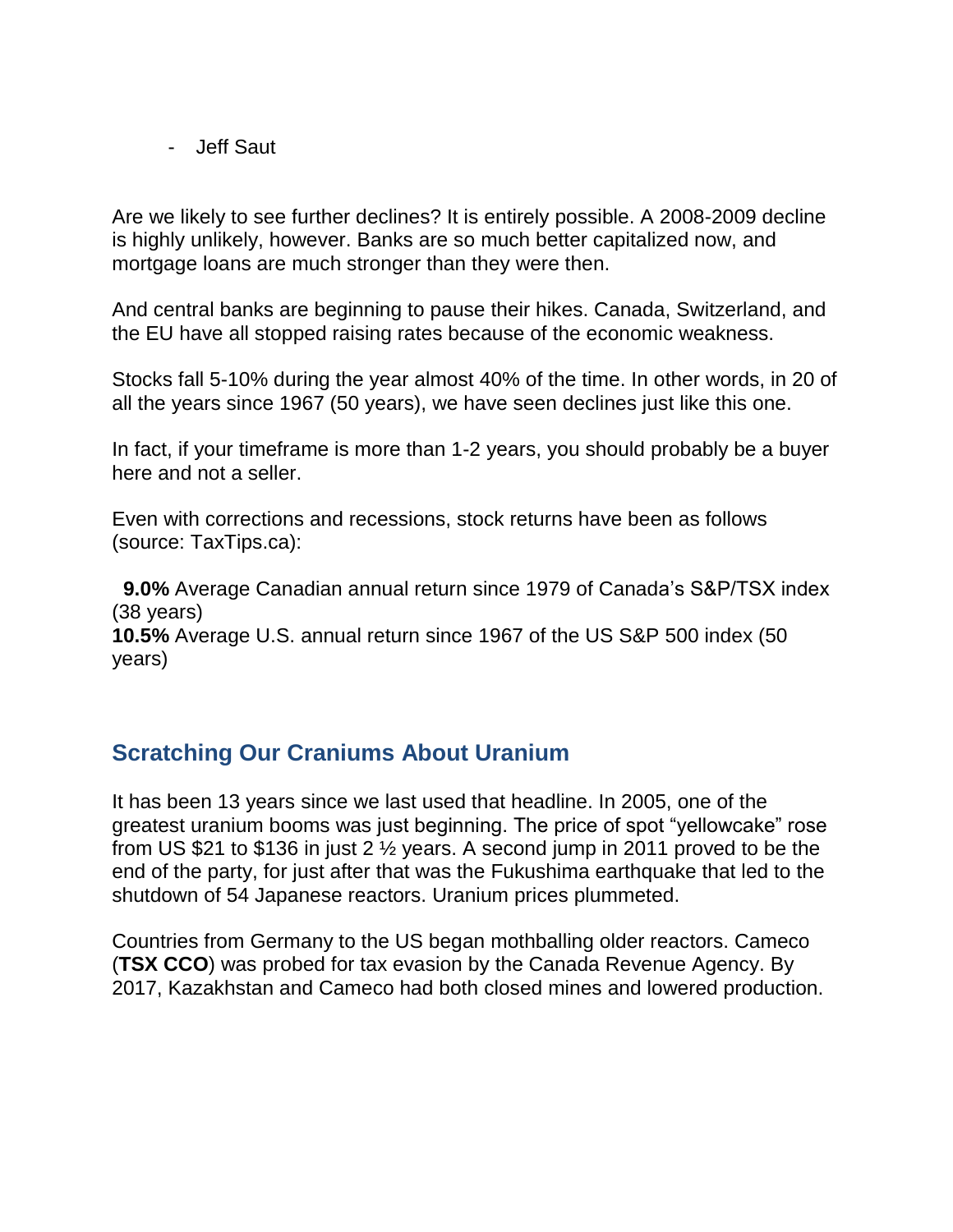

Source: Cameco website

A funny thing about reactors, though – you can't turn them off. That's their beauty – continuous, cheap power. And while the west was closing reactors, China and the rest of world continue to build them.

Why? The world needs the power.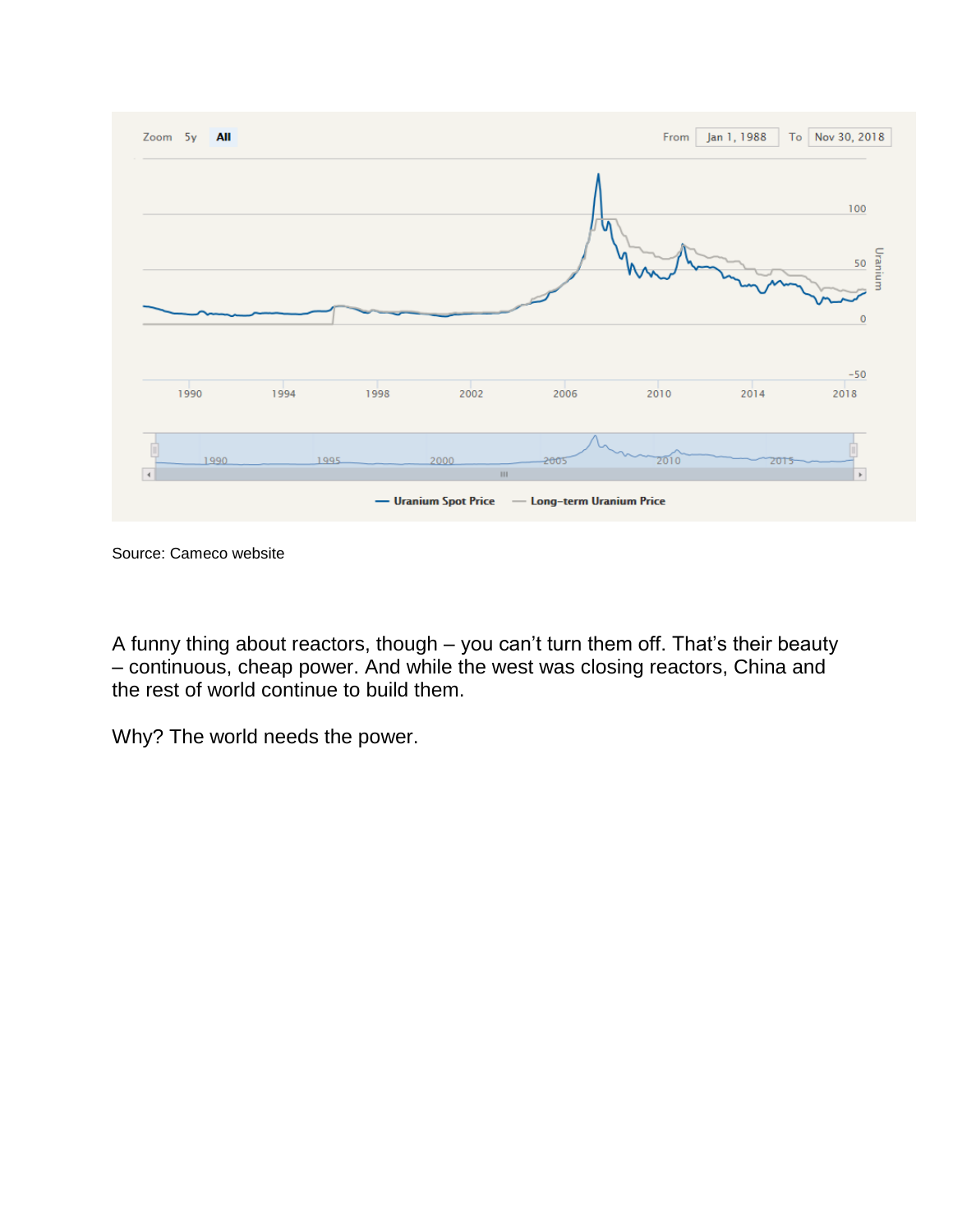

There are 51 new reactors under construction or in the planning stages. Japan has also turned 9 of their 54 back on, with plans to add more next year. Uranium has quietly been the best-performing commodity in the world in 2018, and few investors know or care.

We added a small position in Cameco, the world's second-largest uranium producer, to our Dividend Value portfolios recently. At \$16, the Raymond James official target is \$18, but if uranium continues to rise, we think the target could be much higher.

# *Thank you for your referrals this month! They are always handled with great care and discretion.*

### **The Art of War**

Of all the events of the past few months, the most unexpected was the arrest of Meng Wanzhou, the Chinese executive of the Huawei corporation. She stands accused of directing Huawei to supply equipment to countries on the U.S. export banned list, including Iran.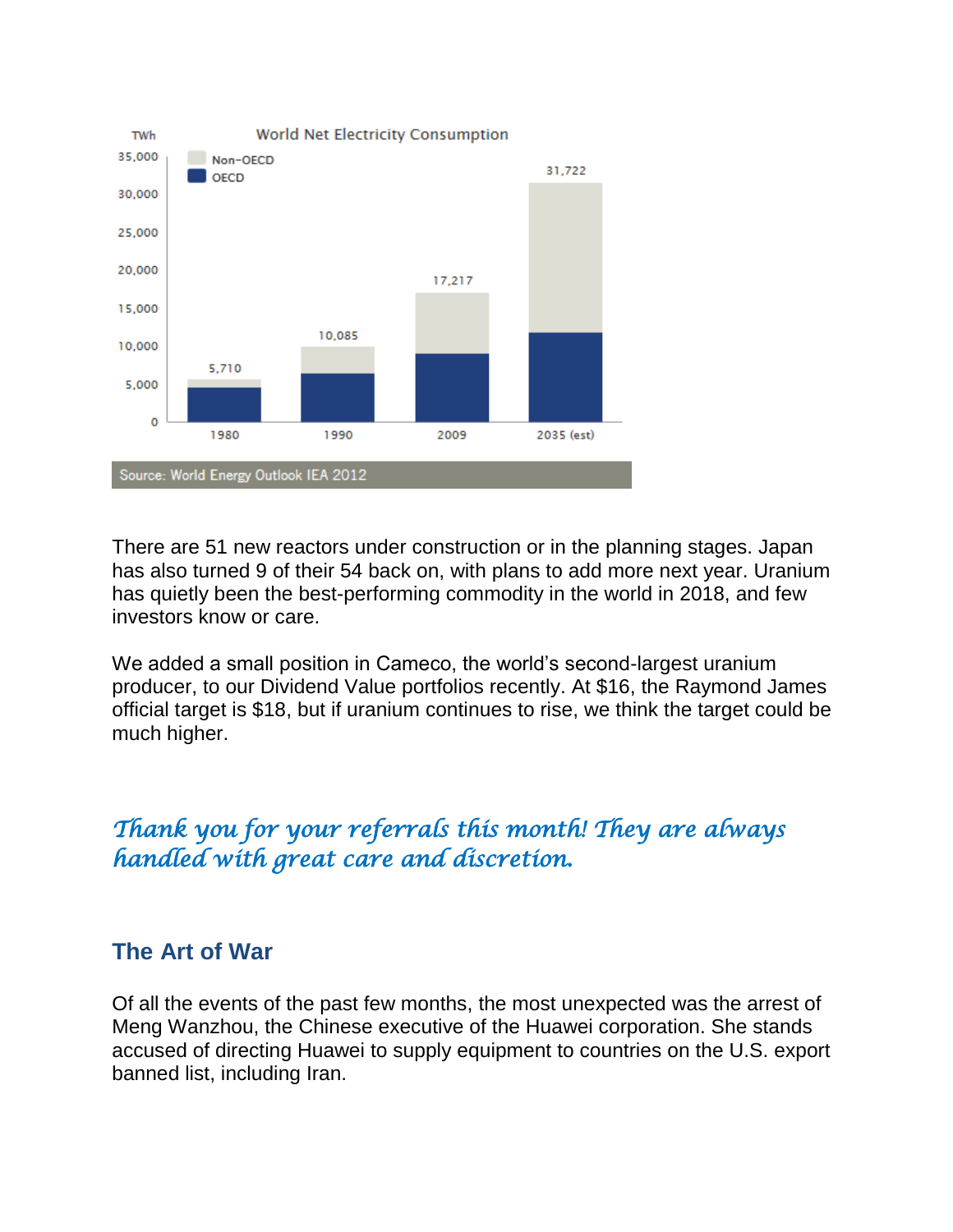Just days before, Presidents Trump and Xi had agreed to a 90-day truce on their tariff battle to negotiate the more contentious issues between the two nations. Huawei is the largest smartphone provider in the world now and one of China's national champions. The arrest in Vancouver came literally out of the blue.

How this plays out is anyone's guess. What has become more apparent in the last few years is that China has been quietly positioning itself to assume world leadership by the year 2049, and that the U.S. is now aware of this and is pushing back. The book **The Hundred-Year Marathon** by Michael Pillsbury details China's patient strategy.

While we hope for some sort of détente to emerge from the trade talks, what we are seeing is the surfacing of a new cold war – one that will likely last another 20- 30 years. Before you run for the hills, remember that the world economy grew very nicely during the last cold war between the U.S. and the Soviet Union, but the free-wheeling globalization that the world has enjoyed since 1990 is over.

To understand the Chinese strategy, it is worthwhile to read Sun Tzu's **The Art of War,** a book written by a Chinese general 2,500 years ago. It shapes much of modern China's strategy.

For example, consider China's rise from a backward emerging market to the #2 economy in the world today. The country was classed as a developing nation when it joined the World Trade Organization in 1986, and rightly so. It was a very poor country. This status allowed China to restrict imports, favour its local companies, and subsidize exports. Even environmental emissions were more relaxed, and remain so today.

#### *All warfare is based on deception. Appear weak when you are strong, and strong when you are weak.*

At breakneck speed, China has now emerged as the world's #2 economy and military. It is now the second-largest filer of patents worldwide, with Huawei - the same company accused in Vancouver – issuing the most patents worldwide in 2017. Many of these patents are filed and paid for by Canadian researchers, then signed over to Huawei (source: The Globe & Mail).

Huawei has been sued by T-Mobile, Cisco (**NASDAQ CSCO**), and Motorola (**NYSE MSI**) for theft of intellectual property, and questions continue to swirl about how Nortel's technology ended up in Huawei products.

*One bushel of the enemy's provisions are equal to twenty of yours.*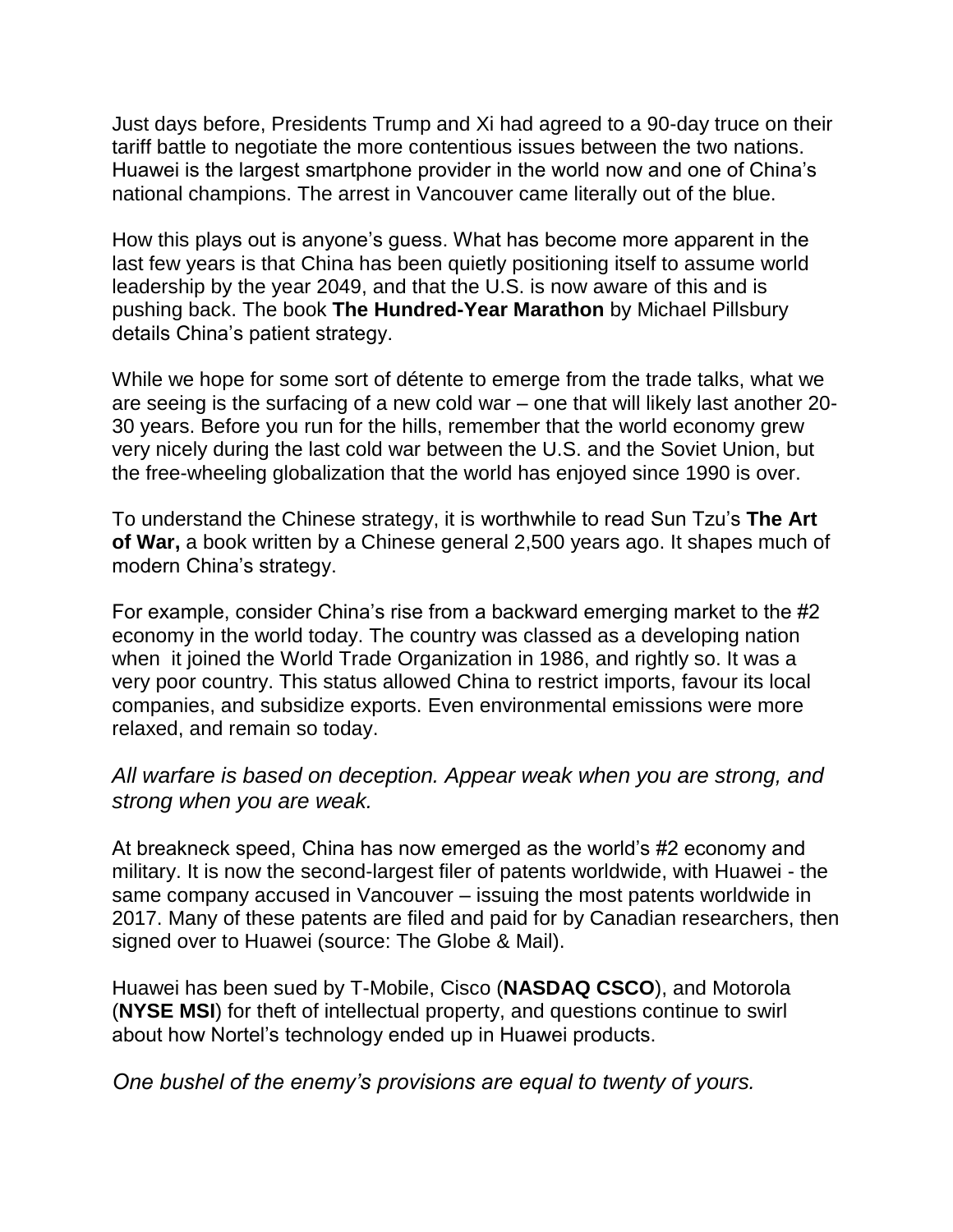Western companies and governments have been targets of cyberattacks for years now. In what appears to be one of the largest ever, the Marriott (**NASDAQ MAR**) hotel chain just revealed that it had been infiltrated for four years, with over 500 million customer records stolen, including passports, credit cards, and driver's licenses. The attack emanated from the Chinese government, according to intelligence sources. This is just another in a long list of cyber thefts in the world today. The West is particularly vulnerable in our area of greatest innovation: the internet.

#### *Attack him where he is unprepared, appear where you are unexpected.*

The arrest last week in Vancouver was completely unexpected by the Chinese authorities or Huawei. The U.S. giant, long tolerant of its companies being pilfered, has awakened. This may mark the opening salvo of an out-in-the-open great power struggle we will be witness to for the next several decades.

Meanwhile, China has quietly lowered tariffs on America cars and resumed purchases of North American soybeans. Perhaps U.S. trade officials have begun reading Sun Tzu themselves.

*It is often possible to drive the enemy into the plight of making erroneous judgments and taking erroneous actions, thus depriving him of his superiority and initiative.*

(all quotes from Sun Tzu's **The Art of War**)

#### **[http://www.dividendvaluepartners.com](https://urldefense.proofpoint.com/v2/url?u=http-3A__www.dividendvaluepartners.com&d=DwMFAw&c=K3dQCUGiI1B95NJ6cl3GoyhMW2dvBOfimZA-83UXll0&r=_6MBBSGYsFznIBwslhTiqBKEz4pHUCTd_9tbh_EpUMY&m=scBAtuMDuWZwK1IVr5YXjdB6aRS-faGHAMq3jOn6sJU&s=enZqe4ZgcjH_33x5dT-vZq9A37d4AhNkXvjc6AbmYww&e=)**

We thank you for your business and your referrals and we hope you find our site user friendly and informative. We would welcome your comments.

#### **How to contact us:**

[paul.siluch@raymondjames.ca](https://owa-kel.raymondjames.ca/owa/redir.aspx?SURL=z0BxOCXDlQ-Aad1f_a9igaARxm5Rd1VXE7UcmD4mZ3IZiacj7DPTCG0AYQBpAGwAdABvADoAcABhAHUAbAAuAHMAaQBsAHUAYwBoAEAAcgBhAHkAbQBvAG4AZABqAGEAbQBlAHMALgBjAGEA&URL=mailto%3apaul.siluch%40raymondjames.ca) [lisa.hill@raymondjames.ca](https://owa-kel.raymondjames.ca/owa/redir.aspx?SURL=glaBgdTdxPMFpiw4eumg-PzZXpo9vJyObrXLs1TKtIAZiacj7DPTCG0AYQBpAGwAdABvADoAbABpAHMAYQAuAGgAaQBsAGwAQAByAGEAeQBtAG8AbgBkAGoAYQBtAGUAcwAuAGMAYQA.&URL=mailto%3alisa.hill%40raymondjames.ca) [peter.mazzoni@raymondjames.ca](https://owa-kel.raymondjames.ca/owa/redir.aspx?SURL=3c7mDL9-cZxYXt7CvkOu20QVFy1WCaDQxUZ3BQE6vecZiacj7DPTCG0AYQBpAGwAdABvADoAcABlAHQAZQByAC4AbQBhAHoAegBvAG4AaQBAAHIAYQB5AG0AbwBuAGQAagBhAG0AZQBzAC4AYwBhAA..&URL=mailto%3apeter.mazzoni%40raymondjames.ca)

(250) 405-2417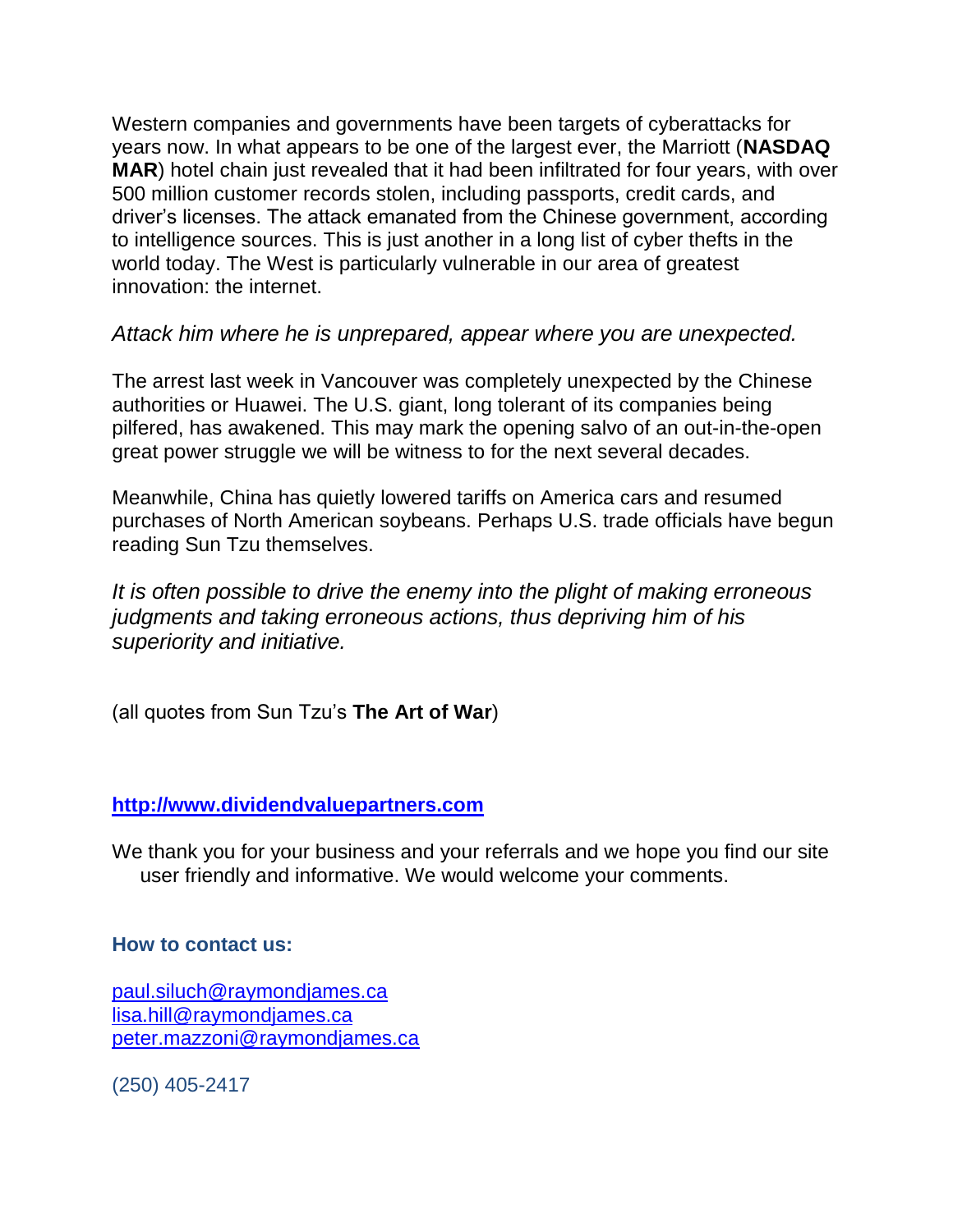#### *Disclaimers*

*[The information contained in this newsletter was obtained from sources believed to be reliable, however, we cannot](https://owa-kel.raymondjames.ca/owa/redir.aspx?SURL=z0BxOCXDlQ-Aad1f_a9igaARxm5Rd1VXE7UcmD4mZ3IZiacj7DPTCG0AYQBpAGwAdABvADoAcABhAHUAbAAuAHMAaQBsAHUAYwBoAEAAcgBhAHkAbQBvAG4AZABqAGEAbQBlAHMALgBjAGEA&URL=mailto%3apaul.siluch%40raymondjames.ca)  represent that it is accurate or complete. [It is provided as a general source of information and should not be](https://owa-kel.raymondjames.ca/owa/redir.aspx?SURL=z0BxOCXDlQ-Aad1f_a9igaARxm5Rd1VXE7UcmD4mZ3IZiacj7DPTCG0AYQBpAGwAdABvADoAcABhAHUAbAAuAHMAaQBsAHUAYwBoAEAAcgBhAHkAbQBvAG4AZABqAGEAbQBlAHMALgBjAGEA&URL=mailto%3apaul.siluch%40raymondjames.ca)  [considered personal investment advice or solicitation to buy or sell securities.](https://owa-kel.raymondjames.ca/owa/redir.aspx?SURL=z0BxOCXDlQ-Aad1f_a9igaARxm5Rd1VXE7UcmD4mZ3IZiacj7DPTCG0AYQBpAGwAdABvADoAcABhAHUAbAAuAHMAaQBsAHUAYwBoAEAAcgBhAHkAbQBvAG4AZABqAGEAbQBlAHMALgBjAGEA&URL=mailto%3apaul.siluch%40raymondjames.ca) The views expressed are those of the [authors, Paul Siluch and Lisa Hill, and not necessarily those of Raymond James Ltd.](https://owa-kel.raymondjames.ca/owa/redir.aspx?SURL=z0BxOCXDlQ-Aad1f_a9igaARxm5Rd1VXE7UcmD4mZ3IZiacj7DPTCG0AYQBpAGwAdABvADoAcABhAHUAbAAuAHMAaQBsAHUAYwBoAEAAcgBhAHkAbQBvAG4AZABqAGEAbQBlAHMALgBjAGEA&URL=mailto%3apaul.siluch%40raymondjames.ca) Commissions, trailing [commissions, management fees and expenses all may be associated with mutual funds.](https://owa-kel.raymondjames.ca/owa/redir.aspx?SURL=z0BxOCXDlQ-Aad1f_a9igaARxm5Rd1VXE7UcmD4mZ3IZiacj7DPTCG0AYQBpAGwAdABvADoAcABhAHUAbAAuAHMAaQBsAHUAYwBoAEAAcgBhAHkAbQBvAG4AZABqAGEAbQBlAHMALgBjAGEA&URL=mailto%3apaul.siluch%40raymondjames.ca) Please read the prospectus before investing. [The indicated rates of return are the historical annual](https://owa-kel.raymondjames.ca/owa/redir.aspx?SURL=z0BxOCXDlQ-Aad1f_a9igaARxm5Rd1VXE7UcmD4mZ3IZiacj7DPTCG0AYQBpAGwAdABvADoAcABhAHUAbAAuAHMAaQBsAHUAYwBoAEAAcgBhAHkAbQBvAG4AZABqAGEAbQBlAHMALgBjAGEA&URL=mailto%3apaul.siluch%40raymondjames.ca) compounded total returns including changes [in unit value and reinvestment of all distributions and do not take into account sales, redemption, distribution or](https://owa-kel.raymondjames.ca/owa/redir.aspx?SURL=z0BxOCXDlQ-Aad1f_a9igaARxm5Rd1VXE7UcmD4mZ3IZiacj7DPTCG0AYQBpAGwAdABvADoAcABhAHUAbAAuAHMAaQBsAHUAYwBoAEAAcgBhAHkAbQBvAG4AZABqAGEAbQBlAHMALgBjAGEA&URL=mailto%3apaul.siluch%40raymondjames.ca)  [optional charges or income taxes payable by any security holder that would have reduced returns.](https://owa-kel.raymondjames.ca/owa/redir.aspx?SURL=z0BxOCXDlQ-Aad1f_a9igaARxm5Rd1VXE7UcmD4mZ3IZiacj7DPTCG0AYQBpAGwAdABvADoAcABhAHUAbAAuAHMAaQBsAHUAYwBoAEAAcgBhAHkAbQBvAG4AZABqAGEAbQBlAHMALgBjAGEA&URL=mailto%3apaul.siluch%40raymondjames.ca) Mutual funds are [not guaranteed, their values change frequently and past performance may not be repeated.](https://owa-kel.raymondjames.ca/owa/redir.aspx?SURL=z0BxOCXDlQ-Aad1f_a9igaARxm5Rd1VXE7UcmD4mZ3IZiacj7DPTCG0AYQBpAGwAdABvADoAcABhAHUAbAAuAHMAaQBsAHUAYwBoAEAAcgBhAHkAbQBvAG4AZABqAGEAbQBlAHMALgBjAGEA&URL=mailto%3apaul.siluch%40raymondjames.ca) This newsletter is [intended for distribution only in those jurisdictions where Raymond James Ltd. is registered as a dealer in](https://owa-kel.raymondjames.ca/owa/redir.aspx?SURL=z0BxOCXDlQ-Aad1f_a9igaARxm5Rd1VXE7UcmD4mZ3IZiacj7DPTCG0AYQBpAGwAdABvADoAcABhAHUAbAAuAHMAaQBsAHUAYwBoAEAAcgBhAHkAbQBvAG4AZABqAGEAbQBlAHMALgBjAGEA&URL=mailto%3apaul.siluch%40raymondjames.ca)  securities. [Any distribution or dissemination of this newsletter in any other jurisdiction is strictly prohibited.](https://owa-kel.raymondjames.ca/owa/redir.aspx?SURL=z0BxOCXDlQ-Aad1f_a9igaARxm5Rd1VXE7UcmD4mZ3IZiacj7DPTCG0AYQBpAGwAdABvADoAcABhAHUAbAAuAHMAaQBsAHUAYwBoAEAAcgBhAHkAbQBvAG4AZABqAGEAbQBlAHMALgBjAGEA&URL=mailto%3apaul.siluch%40raymondjames.ca) This [newsletter is not intended for nor should it be distributed to any person in the USA. Raymond James Ltd. is a member](https://owa-kel.raymondjames.ca/owa/redir.aspx?SURL=z0BxOCXDlQ-Aad1f_a9igaARxm5Rd1VXE7UcmD4mZ3IZiacj7DPTCG0AYQBpAGwAdABvADoAcABhAHUAbAAuAHMAaQBsAHUAYwBoAEAAcgBhAHkAbQBvAG4AZABqAGEAbQBlAHMALgBjAGEA&URL=mailto%3apaul.siluch%40raymondjames.ca)  [of the Canadian Investor Protection Fund.](https://owa-kel.raymondjames.ca/owa/redir.aspx?SURL=z0BxOCXDlQ-Aad1f_a9igaARxm5Rd1VXE7UcmD4mZ3IZiacj7DPTCG0AYQBpAGwAdABvADoAcABhAHUAbAAuAHMAaQBsAHUAYwBoAEAAcgBhAHkAbQBvAG4AZABqAGEAbQBlAHMALgBjAGEA&URL=mailto%3apaul.siluch%40raymondjames.ca)* 

*Raymond James [does not accept orders and/or instructions regarding your account by e-mail, voice mail, fax or any](https://owa-kel.raymondjames.ca/owa/redir.aspx?SURL=z0BxOCXDlQ-Aad1f_a9igaARxm5Rd1VXE7UcmD4mZ3IZiacj7DPTCG0AYQBpAGwAdABvADoAcABhAHUAbAAuAHMAaQBsAHUAYwBoAEAAcgBhAHkAbQBvAG4AZABqAGEAbQBlAHMALgBjAGEA&URL=mailto%3apaul.siluch%40raymondjames.ca)  alternate method. [Transactional details do not supersede normal trade confirmations or statements.](https://owa-kel.raymondjames.ca/owa/redir.aspx?SURL=z0BxOCXDlQ-Aad1f_a9igaARxm5Rd1VXE7UcmD4mZ3IZiacj7DPTCG0AYQBpAGwAdABvADoAcABhAHUAbAAuAHMAaQBsAHUAYwBoAEAAcgBhAHkAbQBvAG4AZABqAGEAbQBlAHMALgBjAGEA&URL=mailto%3apaul.siluch%40raymondjames.ca) E-mail sent [through the Internet is not secure or confidential.](https://owa-kel.raymondjames.ca/owa/redir.aspx?SURL=z0BxOCXDlQ-Aad1f_a9igaARxm5Rd1VXE7UcmD4mZ3IZiacj7DPTCG0AYQBpAGwAdABvADoAcABhAHUAbAAuAHMAaQBsAHUAYwBoAEAAcgBhAHkAbQBvAG4AZABqAGEAbQBlAHMALgBjAGEA&URL=mailto%3apaul.siluch%40raymondjames.ca) We reserve the right to monitor all e-mail.*

*[Any information provided in this e-mail has been prepared from sources believed to be reliable, but is not guaranteed](https://owa-kel.raymondjames.ca/owa/redir.aspx?SURL=z0BxOCXDlQ-Aad1f_a9igaARxm5Rd1VXE7UcmD4mZ3IZiacj7DPTCG0AYQBpAGwAdABvADoAcABhAHUAbAAuAHMAaQBsAHUAYwBoAEAAcgBhAHkAbQBvAG4AZABqAGEAbQBlAHMALgBjAGEA&URL=mailto%3apaul.siluch%40raymondjames.ca)  by Raymond James [and is not a complete summary or statement of all available data necessary for making an](https://owa-kel.raymondjames.ca/owa/redir.aspx?SURL=z0BxOCXDlQ-Aad1f_a9igaARxm5Rd1VXE7UcmD4mZ3IZiacj7DPTCG0AYQBpAGwAdABvADoAcABhAHUAbAAuAHMAaQBsAHUAYwBoAEAAcgBhAHkAbQBvAG4AZABqAGEAbQBlAHMALgBjAGEA&URL=mailto%3apaul.siluch%40raymondjames.ca)  investment decision. [Any information provided is for informational purposes only and does not constitute a](https://owa-kel.raymondjames.ca/owa/redir.aspx?SURL=z0BxOCXDlQ-Aad1f_a9igaARxm5Rd1VXE7UcmD4mZ3IZiacj7DPTCG0AYQBpAGwAdABvADoAcABhAHUAbAAuAHMAaQBsAHUAYwBoAEAAcgBhAHkAbQBvAG4AZABqAGEAbQBlAHMALgBjAGEA&URL=mailto%3apaul.siluch%40raymondjames.ca)  recommendation. Raymond James [and its employees may own options, rights or warrants to purchase any of the](https://owa-kel.raymondjames.ca/owa/redir.aspx?SURL=z0BxOCXDlQ-Aad1f_a9igaARxm5Rd1VXE7UcmD4mZ3IZiacj7DPTCG0AYQBpAGwAdABvADoAcABhAHUAbAAuAHMAaQBsAHUAYwBoAEAAcgBhAHkAbQBvAG4AZABqAGEAbQBlAHMALgBjAGEA&URL=mailto%3apaul.siluch%40raymondjames.ca)  securities mentioned in e-mail. [This e-mail is intended only for the person or entity to which it is addressed and may](https://owa-kel.raymondjames.ca/owa/redir.aspx?SURL=z0BxOCXDlQ-Aad1f_a9igaARxm5Rd1VXE7UcmD4mZ3IZiacj7DPTCG0AYQBpAGwAdABvADoAcABhAHUAbAAuAHMAaQBsAHUAYwBoAEAAcgBhAHkAbQBvAG4AZABqAGEAbQBlAHMALgBjAGEA&URL=mailto%3apaul.siluch%40raymondjames.ca)  contain confidential and/or privileged material. [Any review, retransmission, dissemination or other use of, or taking of](https://owa-kel.raymondjames.ca/owa/redir.aspx?SURL=z0BxOCXDlQ-Aad1f_a9igaARxm5Rd1VXE7UcmD4mZ3IZiacj7DPTCG0AYQBpAGwAdABvADoAcABhAHUAbAAuAHMAaQBsAHUAYwBoAEAAcgBhAHkAbQBvAG4AZABqAGEAbQBlAHMALgBjAGEA&URL=mailto%3apaul.siluch%40raymondjames.ca)  [any action in reliance upon, this information by persons or entities other than the intended recipient is prohibited.](https://owa-kel.raymondjames.ca/owa/redir.aspx?SURL=z0BxOCXDlQ-Aad1f_a9igaARxm5Rd1VXE7UcmD4mZ3IZiacj7DPTCG0AYQBpAGwAdABvADoAcABhAHUAbAAuAHMAaQBsAHUAYwBoAEAAcgBhAHkAbQBvAG4AZABqAGEAbQBlAHMALgBjAGEA&URL=mailto%3apaul.siluch%40raymondjames.ca)*

*This email newsletter may provide links to other Internet sites for the convenience of users. Raymond James Ltd. is not responsible for the availability or content of these external sites, nor does Raymond James Ltd endorse, warrant or guarantee the products, services or information described or offered at these other Internet sites. Users cannot assume that the external sites will abide by the same Privacy Policy which Raymond James Ltd adheres to.*

*Commissions, trailing commissions, management fees and expenses all may be associated with mutual fund investments. Please read the prospectus before investing. There can be no assurances that the fund will be able to maintain its net asset value per security at a constant amount or that the full amount of your investment in the fund will be returned to you. Mutual funds and other securities are not insured nor guaranteed, their values change frequently and past performance may not be repeated.*

*Cameco Corporation - Raymond James Ltd - the analyst and/or associate has viewed the material operations of CCO.*

*Cisco Systems - Raymond James & Associates makes a market in shares of CSCO. Raymond James & Associates received non-investment banking securities-related compensation from CSCO within the past 12 months. Motorola Solutions, Inc.- Raymond James & Associates makes a market in shares of MSI. Marriott International, Inc. - Raymond James & Associates makes a market in shares of MAR. Raymond James & Associates received non-investment banking securities-related compensation from MAR within the past 12 months.*

#### *Prices shown are [as of close December 13th, 2018.](https://owa-kel.raymondjames.ca/owa/redir.aspx?SURL=z0BxOCXDlQ-Aad1f_a9igaARxm5Rd1VXE7UcmD4mZ3IZiacj7DPTCG0AYQBpAGwAdABvADoAcABhAHUAbAAuAHMAaQBsAHUAYwBoAEAAcgBhAHkAbQBvAG4AZABqAGEAbQBlAHMALgBjAGEA&URL=mailto%3apaul.siluch%40raymondjames.ca)*

*You are receiving this message because our records indicate that you have requested this information. If you no longer wish to receive research from Raymond James, please reply to this message with unsubscribe in the subject line and include your name and/or company name in the message. Additional Risk and Disclosure information, as well as more information on the Raymond James rating system and suitability categories, is available at [www.rjcapitalmarkets.com/Disclosures/Index.](https://owa-kel.raymondjames.ca/owa/redir.aspx?SURL=xhOB4gpVfLOskwdkUL9L2f18Fq4IG2rgvMfuIIX7BlwZiacj7DPTCGgAdAB0AHAAOgAvAC8AdwB3AHcALgByAGoAYwBhAHAAaQB0AGEAbABtAGEAcgBrAGUAdABzAC4AYwBvAG0ALwBEAGkAcwBjAGwAbwBzAHUAcgBlAHMALwBJAG4AZABlAHgA&URL=http%3a%2f%2fwww.rjcapitalmarkets.com%2fDisclosures%2fIndex)*

\_\_\_\_\_\_\_\_\_\_\_\_\_\_\_\_\_\_\_\_\_\_\_\_\_\_\_\_\_\_\_\_\_\_\_\_\_\_\_\_\_\_\_\_\_\_\_\_\_\_\_\_\_\_\_\_\_\_\_\_\_\_\_\_\_\_\_\_\_\_\_\_\_\_\_\_\_\_\_\_\_\_\_\_

This email, and any files transmitted, is confidential and may contain privileged information. Any unauthorized dissemination or copying is strictly prohibited. If you have received this email in error, please delete it and notify the sender immediately. We may monitor and review the content of all email communications. Trade instructions by email or voicemail will not be accepted or acted upon. Please contact us directly by telephone to place trades. Unless